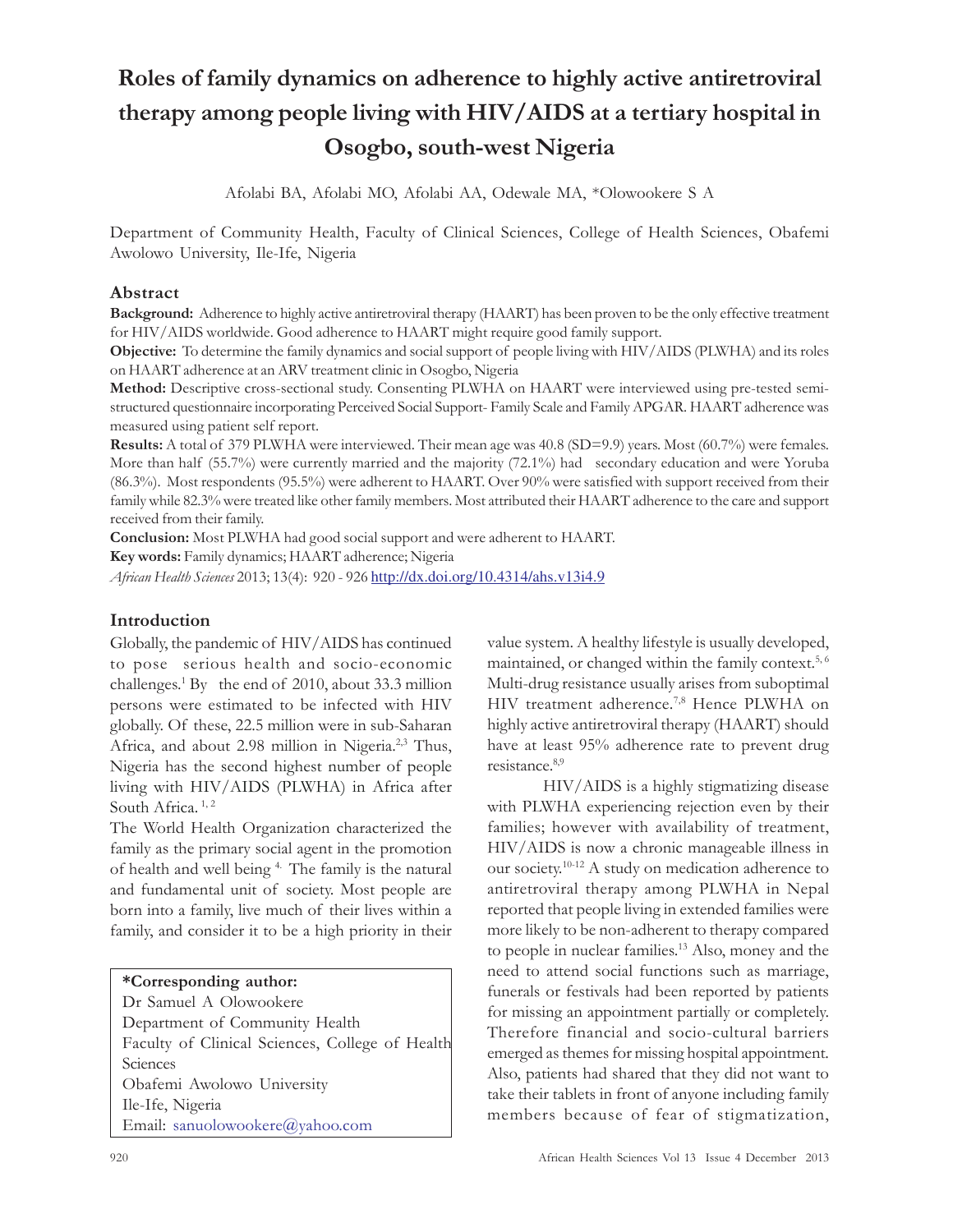indicating that socio-cultural barriers affected ART adherence<sup>13,14</sup>.

Hitherto, there have been very few studies on family influence on adherence to antiretroviral drugs at the study site since inception of the antiretroviral programme. Hence the need for this study which determined the influence of family dynamics on adherence to antiretroviral therapy among adult PLWHA in Osogbo, Nigeria.

# Methods

#### Study site

Ladoke Akintola University Teaching Hospital was established by the Oyo State and Osun State in 2001. It is located in Osogbo capital of Osun State, Southwestern Nigeria. The hospital offers a spectrum of clinical, surgical and laboratory services that include diverse areas such as Family medicine, General outpatients care, Antenatal and postnatal care, preventive and social medicine, General surgery, Orthopaedics, Psychiatry, Pediatrics and Internal medicine.

The antiretroviral treatment centre was established in July, 2007 by the Institute of Human Virology, Nigeria with the support of the Federal Government of Nigeria. It provides comprehensive HIV/AIDS care for people living in Osun State and beyond. Though, antiretroviral drugs are supplied free from the Federal Government, beneficiaries are expected to undergo mandatory free laboratory investigations before commencement of the medication which includes CD4 count, Liver function test, Chest X-ray and blood chemistry. The antiretroviral (ART) clinic opens on Tuesdays and Thursdays from 8 am to 4 pm with emergency care provided on 24 hour basis. Patients are seen monthly for drug refill and psycho-social counseling.

This study population included adult patients living with HIV/AIDS on antiretroviral drugs in ART clinic of Ladoke Akintola University Teaching Hospital, Osogbo, Osun State.

## Study design

This is a descriptive, cross-sectional, hospital-based study of patients attending antiretroviral (ART) clinics of Ladoke Akintola University Teaching Hospital, Oshogbo. The study was conducted over a period of six months from October 2008- March 2009.

#### Sample size calculation

The required sample size of 327 was calculated using a formula for estimating the minimum sample size

in descriptive health studies  $[n=Z^2pq/d^2]^{13}$  and finding from a previous study<sup>14</sup> where  $54\%$  were reported. The minimum sample size was increased by 10% to take care of incomplete/non response and refusals.

#### Sampling method

Participants were serially recruited into the study over a 6 month period. Inclusion criteria were consenting PLWHA on antiretroviral therapy for at least three months while very ill PLWHA and those who were unable to provide information were excluded.

#### Data collection and analysis

Data were collected using a pre-tested, semistructured, interviewer-administered questionnaire that has socio-demographic data, family characteristics, perception of family support using Perceived Social Support Family Scale and perception of family functioning using Family APGAR Scales.

The Perceived Social Support-Family Scale (PSS-Fa) PSS-Fa is a 20-item validated measure of family support. Subject answered "yes", "no" or "don't know" to questions on their feelings and experiences with their family. Each response that leads to family support was scored 1 while response indicating lack of family support was scored 0. Summated scores were used to arrive at a family support score for each subject, with a possible score range of 0 to 20 points. Higher scores indicated higher level of perceived family support with scores equal to or greater than 11 taken as strong family support, scores 7 to 10 taken as weak family support while scores equal or less than 6 taken as no family support). The Perceived Social Support – Family Scale has been found to have good reliability and validity. The original Perceived Social Support Scale has an alpha coefficient of 0.90 indicating that the scale has excellent internal consistency. The alpha for the PSS-Fa ranged from  $0.88$  to  $0.91$ .<sup>15</sup>

African Health Sciences Vol 13 Issue 4 December 2013 921 Family APGAR is acronyms for adaptability, partnership, growth, affection and resolve. It is a 5 item validated measure of family functioning with subject answered "hardly ever", "sometimes" or "almost always" based on their frequency of feeling satisfied. "Hardly ever" received a score of 0, "sometimes" a score of 1 and "almost always" a score of 2. The total score range from 0 to 10 with higher scores indicated higher degree of satisfaction with family functioning. Score of less than 6 was taken as family dysfunction while 6 to 10 was normal family function. The Family APGAR has good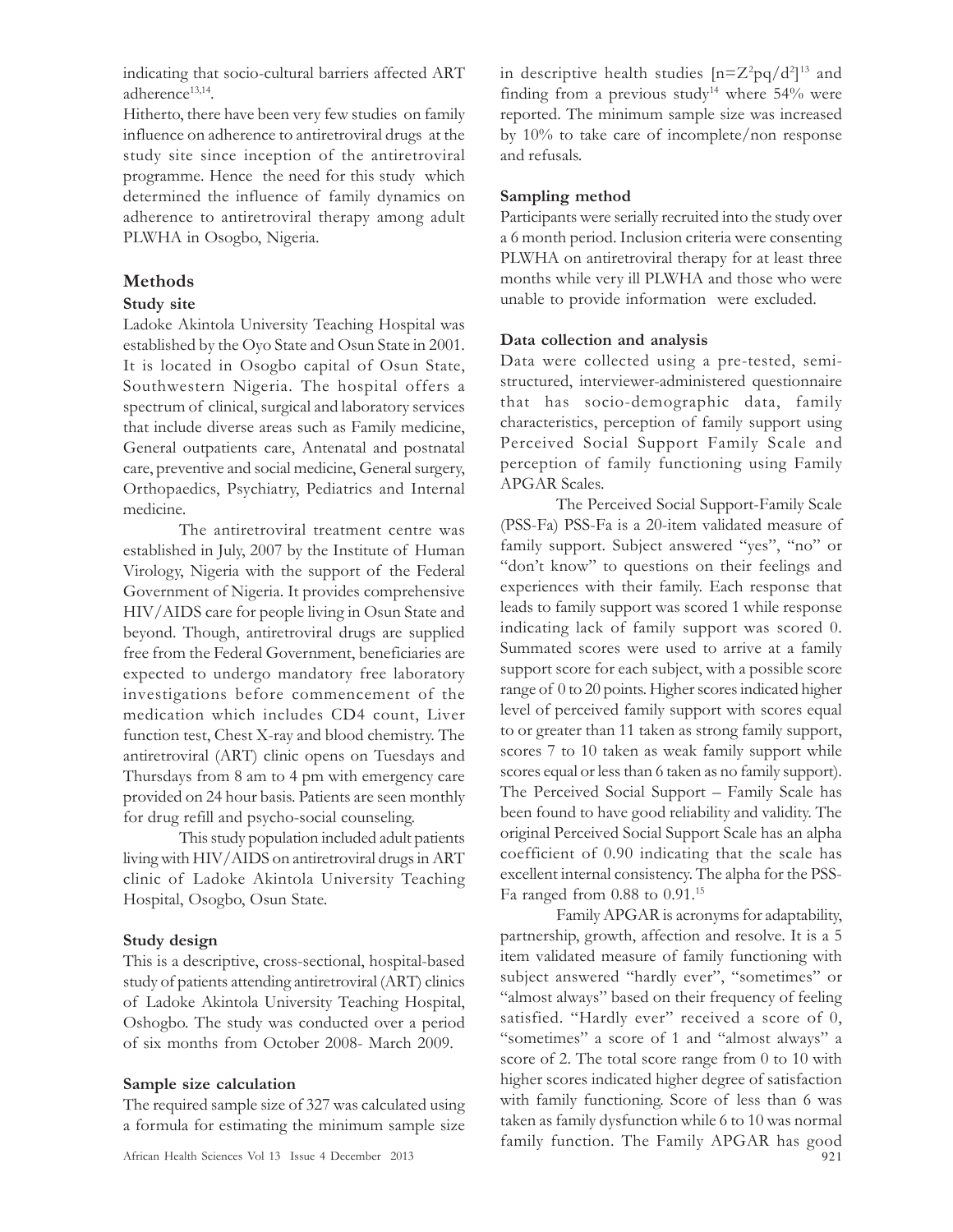reliability and validity. The Cronbach's alpha values reported across studies using Family APGAR have ranged from .80 to .85, and item-to-total correlations ranged from  $.50$  to  $.65^{16,17}$  .

The survey instrument was available in English but translated to Yoruba to accommodate for non English speaking respondents and was completed either before or after the physicians visit, in a separate consulting room, on individual basis, in respect of patients' privacy. Measure of adherence used was self report and pharmacy pill counting. Information obtained included duration of commencement of antiretroviral drugs, attendance at follow up clinic, numbers of drugs being taken, drug régime, cost and source of drugs.

The level of adherence of the PLWHA to antiretroviral was calculated from the formula: % adherence over 7 days =

(No of pills taken – No of pills missed) x 100 No of pills taken

A score of 95% and above represented good adherence and less than 95% was rated poor adherence.7,8

Quantitative data were analyzed using SPSS for Windows software version 14. Descriptive and chisquare statistical tests were employed. A probability value less than 0.05 was accepted as being statistically significant.

## Ethical Clearance

Ethical clearance was obtained from the Research and Ethics Committee of Ladoke Akintola University Teaching hospital, Osogbo. Informed written consent was obtained from each participant before the interview.

### Results

A total of 379 PLWHA were interviewed. Their mean age was 40.8 years (SD=9.9, range 20-70). There were 149 (39.3%) males and 230 (60.7%) females. Majority were married (55.7%) while 22.1% were divorced. Most completed secondary education (72.1%) and were Yoruba (86.3%). Most respondents (95.5%) were adherent to HAART.

Table 1 showed the relationship between sociodemographic characteristics and HAART adherence of respondents. There was no significant relationship between sociodemographic characteristics and adherence to HAART (p>0.05). Mean score for the family APGAR was 7.82(SD=2.31) while for the PSS-Fa was 10.37(SD=2.42).

Most respondents were cared for by their spouse (53.3%) and parents (29.6%) (figure 1).

About 93% were satisfied with care received from their family while 82.3% were treated like other family members (table 2).

Majority (99%) of adherent PLWHA had normal family APGAR score compared with 1% non adherent PLWHA (p=0.023) while 97% of adherent PLWHA had strong perceived social support compared with 3% non-adherent PLWHA (p=0.001) (table 3).

| Socio demographic characteristics | Good adherence | Poor adherence | $X^2$ ; df; p-value    |
|-----------------------------------|----------------|----------------|------------------------|
|                                   | $(>95\%)$      | $(< 95\%)$     |                        |
| Age group                         |                |                |                        |
| $20 - 29$                         | 46 $(95.8\%)$  | $2(4.2\%)$     |                        |
| $30 - 39$                         | 126 (94.7%)    | $7(5.3\%)$     |                        |
| $40 - 49$                         | 123 $(94.6\%)$ | $7(5.4\%)$     |                        |
| 50 and above                      | $67 (98.5\%)$  | $1(1.5\%)$     | Fisher's $p=0.6255$    |
| Gender                            |                |                |                        |
| Male                              | 141 $(94.6\%)$ | 221 $(96.1\%)$ |                        |
| Female                            | $9(3.9\%)$     | $8(5.4\%)$     | $X^2=0.447df=1p=0.504$ |
| Highest level of education        |                |                |                        |
| Tertiary                          | $108(94.7\%)$  | $6(5.3\%)$     |                        |
| Secondary                         | $154(96.9\%)$  | $5(3.1\%)$     |                        |
| Primary                           | 61 $(93.8\%)$  | $4(6.2\%)$     |                        |
| No Formal Education               | 39 (95.1%)     | $2(4.9\%)$     | Fisher's $p=0.6654$    |

Table 1: Relationship between socio-demographic characteristics and HAART adherence among PLWHA at LAUTECH teaching hospital Osogbo, Nigeria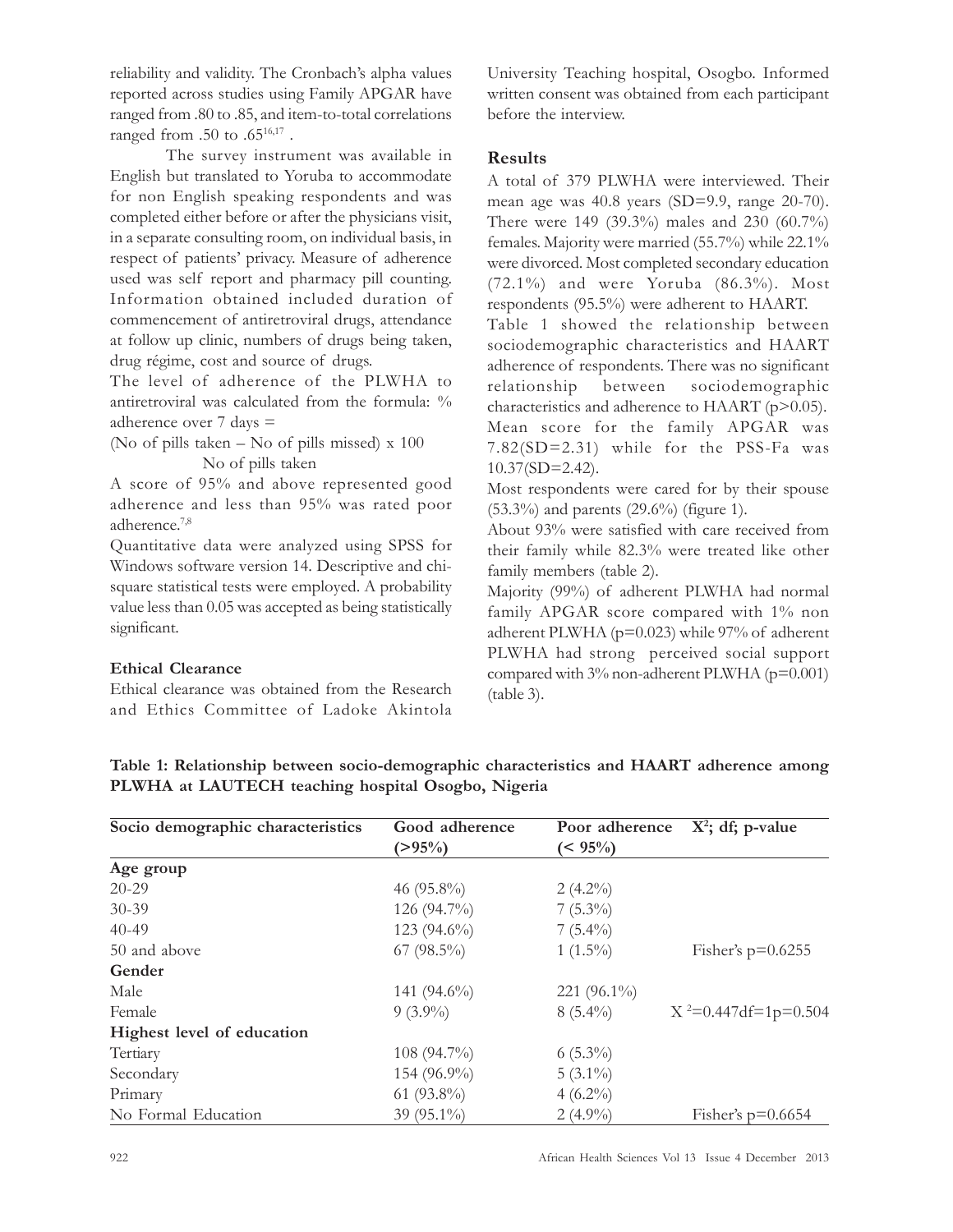Continuation of table 1

| Socio demographic characteristics | Good adherence | Poor adherence | $X^2$ ; df; p-value |  |
|-----------------------------------|----------------|----------------|---------------------|--|
|                                   | $(>95\%)$      | $(5.95\%)$     |                     |  |
| Marital status                    |                |                |                     |  |
| Single                            | 44 (95.7)      | 2(4.3)         |                     |  |
| Married                           | 201 (95.3)     | 10(4.7)        |                     |  |
| Divorced                          | 81 (96.4)      | 3(3.6)         |                     |  |
| Widowed                           | 36(94.7)       | 2(5.3)         | Fisher's $p=0.9579$ |  |
| Occupation                        |                |                |                     |  |
| Civil Servant                     | $95(95.0\%)$   | $5(5.0\%)$     |                     |  |
| Trader                            | 197 (96.1%)    | $8(3.9\%)$     |                     |  |
| Artisan                           | $70(94.6\%)$   | $4(5.4\%)$     | Fisher's $p=0.7982$ |  |
| Religious affiliation             |                |                |                     |  |
| Christianity                      | $174(94.6\%)$  | $10(5.4\%)$    |                     |  |
| Islam                             | 176 (96.7%)    | $6(3.3\%)$     |                     |  |
| Traditional                       | $14(93.3\%)$   | $1(6.7\%)$     | Fisher's $p=0.4128$ |  |

Table 2: Satisfaction of PLWHA with family caregivers at LAUTECH teaching hospital, Osogbo, Nigeria

| Satisfaction of PLWHA                                | Frequency | $\frac{0}{0}$ |
|------------------------------------------------------|-----------|---------------|
| Satisfaction with moral support received from family |           |               |
| Yes                                                  | 331       | 87.3          |
| No                                                   | 48        | 12.7          |
| Satisfaction with talking and sharing with family    |           |               |
| Yes                                                  | 305       | 80.5          |
| $\rm No$                                             | 74        | 19.5          |
| Satisfaction with care received                      |           |               |
| Yes                                                  | 352       | 92.9          |
| No                                                   | 27        | 7.1           |
| Satisfaction with relationship with family           |           |               |
| Yes                                                  | 312       | 82.3          |
| No                                                   | 67        | 17.7          |

Table 3: Relationship between family support and HAART adherence of PLWHA at LAUTECH teaching hospital, Osogbo Nigeria

| Family support      | <b>HAART</b> adherence |               |                                  |
|---------------------|------------------------|---------------|----------------------------------|
|                     | Adherent               |               | Not adherent $X^2$ ; df; p value |
| PSS-Fa              |                        |               |                                  |
| None                | 11 $(84.6\%)$          | $7(7.6\%)$    |                                  |
| Weak                | $2(15.4\%)$            | 266 (97.1%)   |                                  |
| Strong              | 85 (92.4%)             | $8(2.9\%)$    | Fisher's $p = 0.0326$            |
| <b>Family APGAR</b> |                        |               |                                  |
| Dysfunction         | 54 (79.4%)             | 14 $(20.6\%)$ |                                  |
| Normal              | 308 (99%)              | $3(1\%)$      | Fisher's $p = 0.001$             |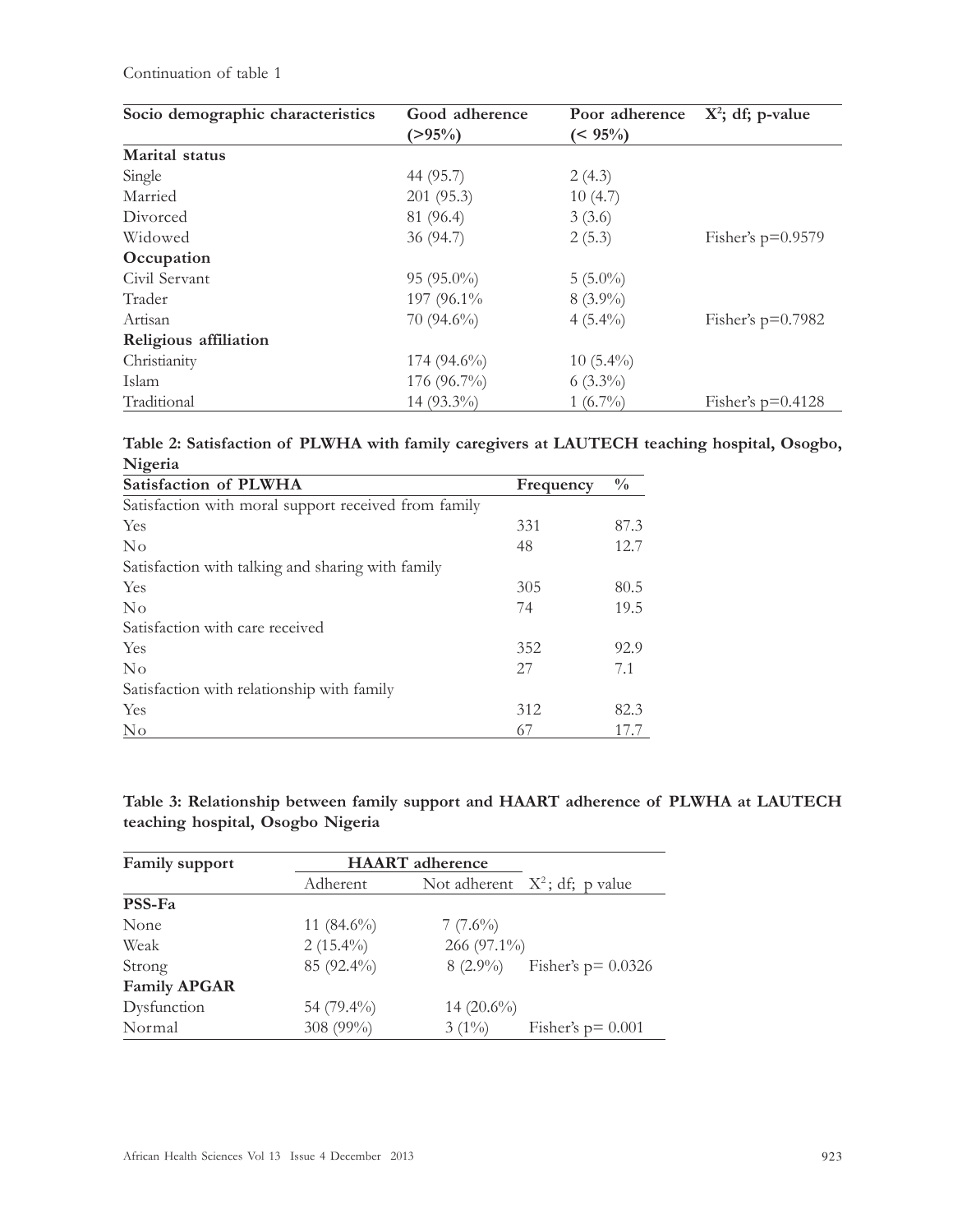

Figure 1: Characteristics of family caregivers of PLWHA at LAUTECH teaching hospital, Osogbo, Nigeria

## Discussion

The study reported a higher adherence level to HAART among the respondents compared with previous studies in southwestern Nigeria. For example, Olowookere et al  $(2008)^{10}$  in a study on HAART adherence among PLWHA at Ibadan reported 62.9% while Afolabi et al (2009)<sup>18</sup> in another study among PLWHA in Ife-Ijesa zone of Osun state reported 44%. These studies employed similar method, that is patient self report, with this study as well as Olowookere et al  $(2008)^{10}$  including pharmacy pick up in estimating adherence rates.

Various adherence studies had reported different reason for non-adherence to HAART. For example, Weiser et al in 2003<sup>19</sup> reported that the principal barriers to HAART adherence included financial constraints (44%), stigma (15%), travel/migration (10%), and side effects (9%) while Olowookere et al  $(2008)^{10}$  reported forgetfulness  $(55.6\%)$  and side effects (35.2%) as major reasons for non-adherence to HAART. However none of these studies looked at influence of family support on HAART adherence.

This present study showed that family support contributed to the respondent's high drug adherence. This emphasized the importance of involving the family in the care of these patients. Family caregivers are major stakeholders in patient management especially in chronic diseases such as HIV/AIDS and when carried along by the patients and health care workers will enhance patient adherence to drug therapy as reported in this study. Several studies had shown the importance of the family in providing support for patient's care.<sup>20-22</sup>

The good adherence rate may also be explained by the following factors. Firstly, the clients on antiretroviral therapy at Lautech Teaching Hospital, Osogbo in partnership with Institute of Human Virology, Nigeria access their drugs and laboratory investigations free. Another factor that might have contributed to the relatively high adherence rate among respondents is the nature and quality of support received from the care institution. On-going adherence and psycho-social counseling services were offered to PLWHA on antiretroviral therapy. This study showed that the relatively high adherence rate could be attributed to high moral and psychological support received from family care givers. Infact, most patients were satisfied with care received from their family members. However, some patients reported lack of care and neglect from their family caregivers. This they cited was responsible for their poor drug adherence which resulted from stigma and discrimination they suffered from their family caregivers. Globally, stigma and discrimination are major obstacles leading to reduced treatmentseeking behavior and effective HIV/AIDS prevention and care, especially in sub-Saharan Africa.9,23-26 Studies showed that patients often missed their doses as a result of fear of being identified as HIV-positive and being on antiretroviral medications for the rest of their lives. 24,25 As a result, strategies to address the problem of stigma should be important and necessary components of all adherence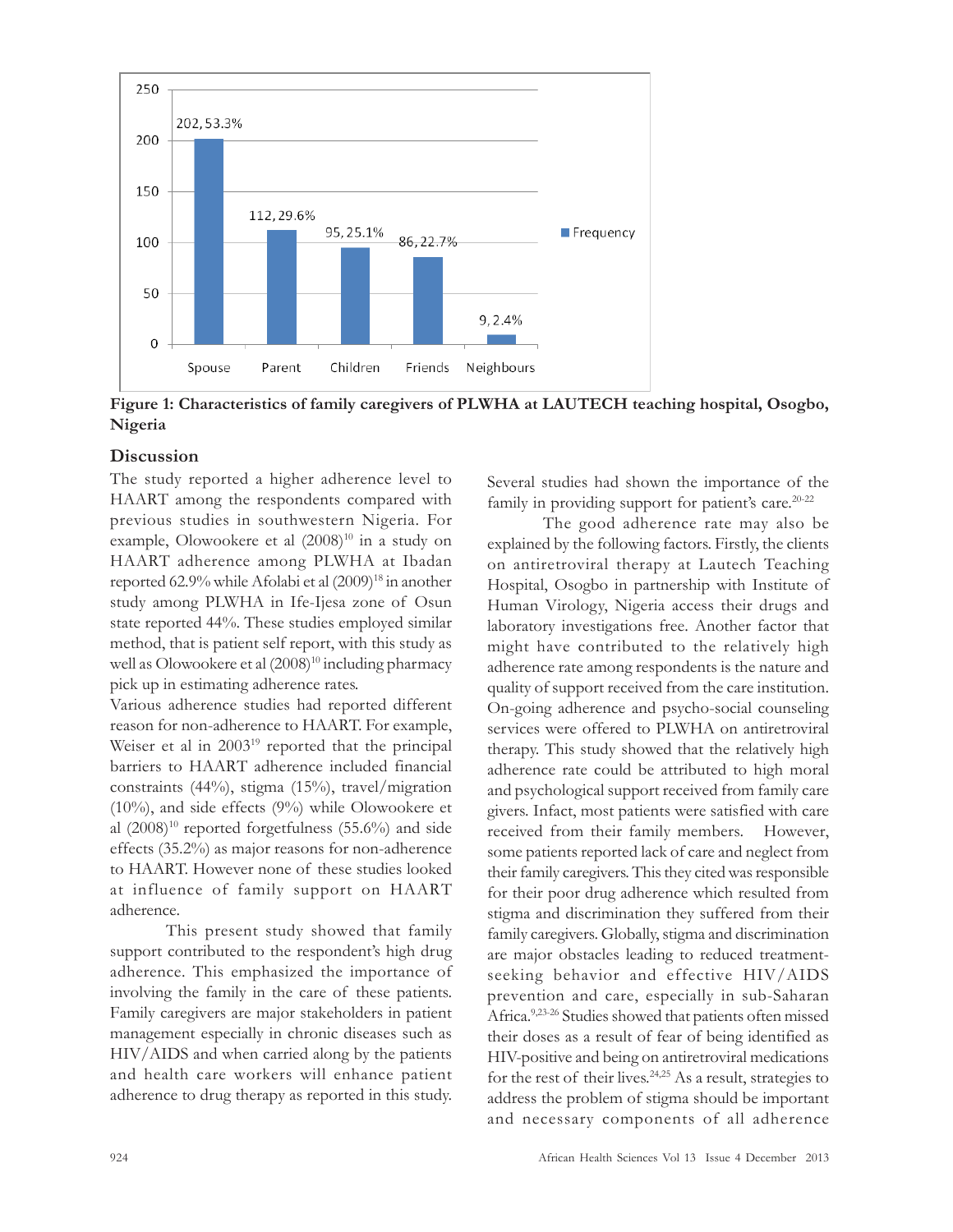counseling interventions. 22,26 This further emphasized the need to educate family caregivers about mode of transmission of HIV/AIDS and how to care for their relatives who live with HIV/AIDS instead of stigmatizing and neglecting them.23,24 PLWHA need love and care from their family members, not stigma and neglect.<sup>26</sup>

This paper highlights the importance of family caregivers in improving their HIV positive relative's adherence to antiretroviral therapy while providing necessary HIV/AIDS care to them. The family caregiver while serving as a nonpaid treatment partner could motivate these PLWHA to live positively and enhance their adherence rates. A well informed family caregiver on HIV/AIDS care will not stigmatize or discriminate against their HIV positive relatives. Therefore, findings in this study could be used by policy makers to encourage PLWHA to have treatment partners who could be targeted for HIV care and support training including drug adherence training which will improve their quality of life and adherence rates.

Major limitations of this study included that being a cross-sectional study it is difficult to establish cause-effect relationship while self report as a measurement of adherence relied on patient remembering having taken the drug though pharmacy pickup was equally used to cross-check. Despite assurances on purpose of the study, some respondents may have given socially accepted answers to some sensitive questions.

# Conclusion

PLWHA with good social support were adherent to HAART. There is need to educate and train family caregivers on stigma reduction and how to care and support their HIV positive relatives. Competing interest: None declared

# Reference

- 1. UNAIDS HIV epidemic update 2010. Available at http://www.unaids.org. Accessed 12th October, 2011.
- 2. Federal Ministry of Health of Nigeria. 2010 national HIV seroprevalence sentinel survey among pregnant women attending antenatal clinics in Nigeria. Abuja, Nigeria: Department of Public Health 2011.
- 3. Federal Ministry of Health of Nigeria.HIV/STI Integrated Biological and Behavioural Surveillance Survey (IBBSS). 2007.
- 4. World Health Organization: Community Homebased Care in Resource-Limited Settings: A Framework for Action WHO Library Cataloguing-in-Publication Data. Geneva, Switzerland; 2002.
- 5. Adetunji AA, Ladipo MMA, Irabor AE, Adeleye JO. Perceived family support and blood glucose control in type 2 diabetes. Diabetes International. 2007: 18-9.
- 6. United Nations General Assembly Resolution 217a (111), 10 December, 1938.
- 7. Webster RD, Barr D. Adherence to Highly Active Antiretroviral Therapy. A compendium of HAART Adherence Research, November 1997- November 1999; 2-17
- 8. Paterson D. Swindells S, Mohr J, Brester M, Vergis E. How much adherence is enough? A prospective study of adherence to protease inhibitor therapy using MEMS caps. 6th conference on Retroviruses and Opportunistic Infections. Chicago. 1999. [Abstract # 92].
- 9. Monjok E, Smesny A, Okokon I.B, Mgbere O, Essien E.J. Adherence to antiretroviral therapy in Nigeria: an overview of research studies and implication for policy and practice. HIV/AIDS – Res Palliative Care. 2010; 2: 69-76
- 10. Olowookere S.A, Fatiregun A.A, Akinyemi J.O, Bamgboye A.E, Osagbemi G.K. Prevalence and determinants of nonadherence to highly active antiretroviral therapy among people living with HIV/AIDS in Ibadan, Nigeria. *J Infect Dev Ctries* 2008; 2(5):369-72.
- 11. Ncama BP: Models of Community/Home-Based Care for People Living With HIV/AIDS in Southern Africa. JANAC 2005; 16(3):33-40.
- 12. Gaborone Declaration on Community Homebased Care. First Regional (SADC) Conference on Community Home Based Care. Gaborone, Botswana 2001.
- 13. Sharma S, Khadga P, Dhungana GP, Chitrakar U. Medication Adherence to Antiretroviral Therapy Among Patients Visiting Antiretroviral Therapy Center at Tribhuvan University Teaching Hospital, Kathmandu, Nepal. Kathmandu Univ Med J 2013; 41(1):50-3.
- 14. Joglekar N, Paranjape R, Jain R, Rahane G, Potdar R, Reddy KS, Sahay S. Barriers to ART adherence & follow ups among patients attending ART centres in Maharashtra, India. Indian J Med Res December 2011; 134: 954-9